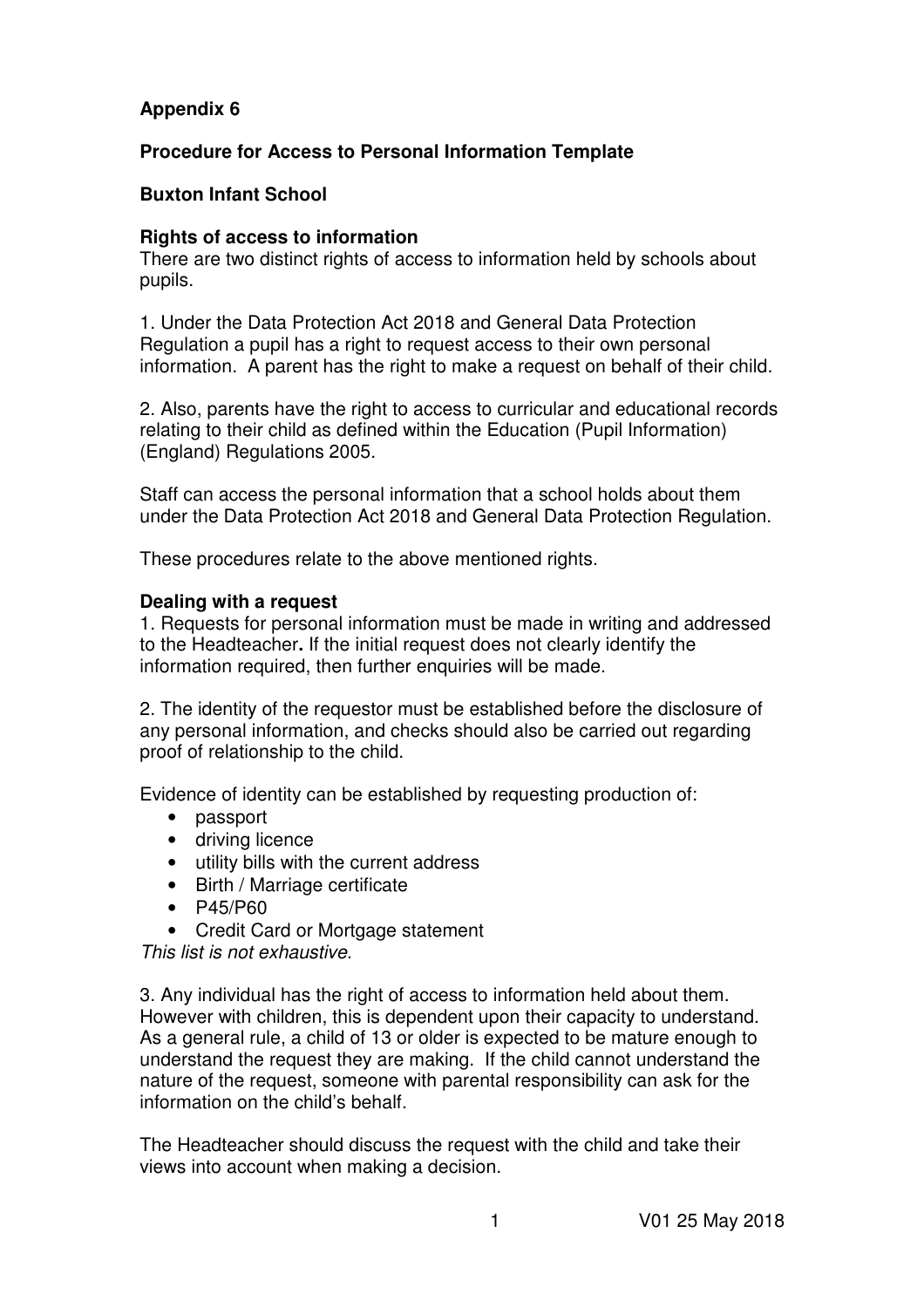4. The school may make a charge for the provision of information, depending upon the following, however, normally no charge is made for requests made under the Data Protection Act 2018 and General Data Protection Regulation:

- Should the information requested be personal information that **does not** include any information contained within educational records of a child there is **not** normally charge unless there is manifest evidence that multiple requests are being made for same information.
- Should the information requested contain the educational record then the amount charged will be dependant upon the number of pages provided. The fees work on a scale basis as below.

| <b>Number</b> | Maximum |
|---------------|---------|
| of pages      | Fee     |
| $1 - 19$      | £1      |
| 20-29         | £2      |
| 30-39         | £3      |
| 40-49         | £4      |
| 50-59         | £5      |
| 60-69         | £6      |
| 70-79         | £7      |
| 80-89         | £8      |
| 90-99         | £9      |
| 100-149       | £10     |
| 150-199       | £15     |
| 200-249       | £20     |
| 250-299       | £25     |
| 300-349       | £30     |
| 350-399       | £35     |
| 400-449       | £40     |
| 450-499       | £45     |
| $500+$        | £50     |

5. The response time for subject access requests, once officially received, is **28 to 31 days, depending on month request received, (not working or school days but calendar days, irrespective of school holiday periods).** However the period does not begin until after the fee and any further information to assist you with the request (i.e. about identity) is received.

Requests for information from pupils or parents for access to information classed as being part of the education record must be responded to within **15 school days.** 

6. There are some exemptions to the right to subject access that apply in certain circumstances or to certain types of personal information. **Therefore all information must be reviewed prior to disclosure**.

7. Responses to a request may involve providing information relating to another individual (a third party). Third party information is that which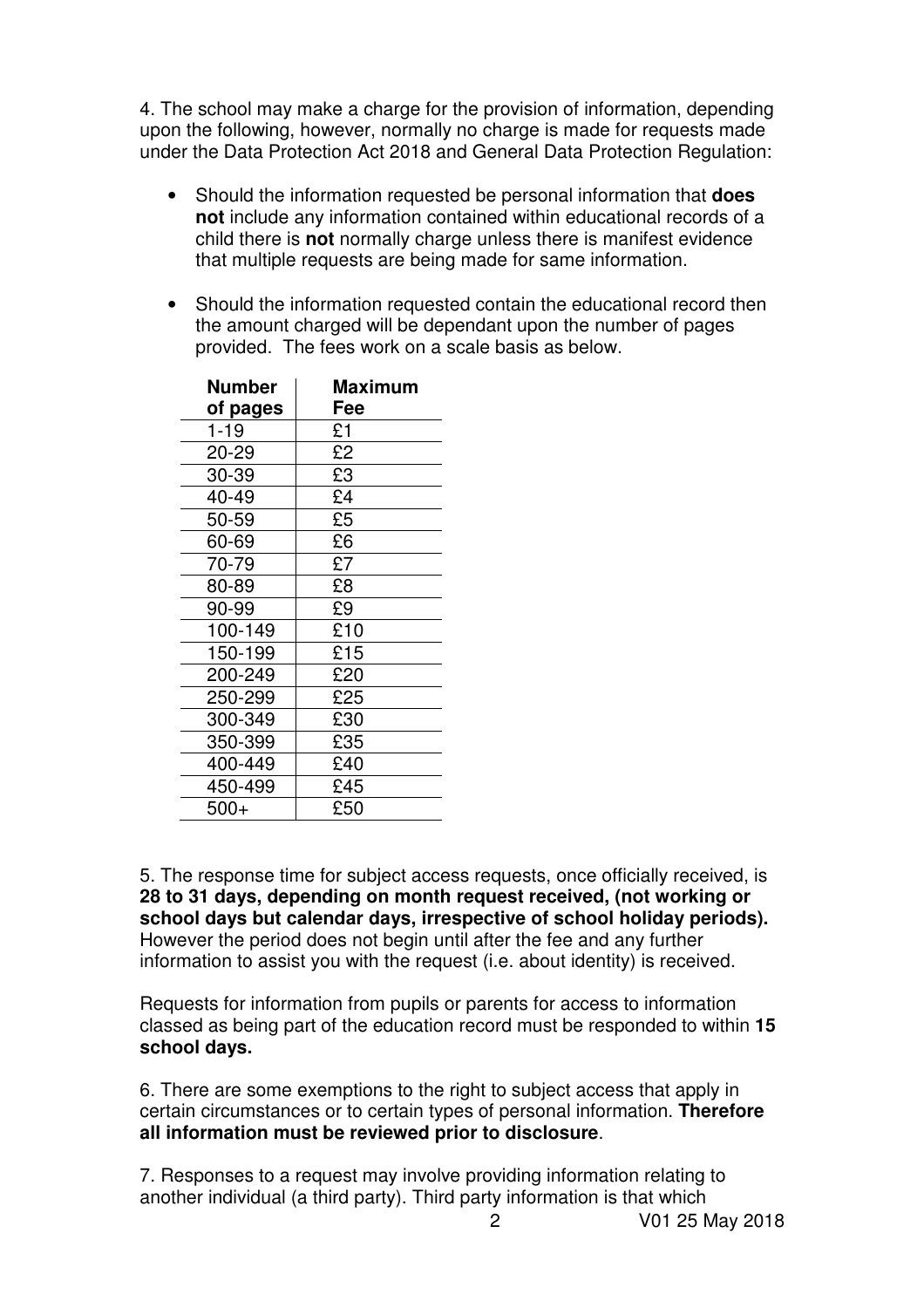identifies another pupil/parent or has been provided by another agency, such as the Police, Local Authority, Health Care professional or another school.

Before disclosing third party information consent should normally be obtained. There is still a need to adhere to the statutory timescale.

8. Any information which may cause serious harm to the physical or mental health or emotional condition of the pupil or another individual involved should not be disclosed, nor should information that would reveal that the child is at risk of abuse, or information relating to court proceedings.

9. If there are concerns over the disclosure of information then additional advice should be sought. Derbyshire maintained schools can take advice from Derbyshire County Council's, Children's Services Information Governance Team (email cs.dpandfoi@derbyshire.gov.uk) or ring 01629 532011.

10. Where redaction (information edited/removed) has taken place then a full copy of the information provided should be retained in order to establish, if a complaint is made, what was redacted and why.

11. Information disclosed should be clear, thus any codes or technical terms will need to be clarified and explained. If information contained within the disclosure is difficult to read or illegible, then it should be retyped.

12. Information can be viewed at the school with a member of staff on hand to help and explain matters if requested, or provided at face to face handover. The views of the applicant should be taken into account when considering the method of delivery. If the applicant has asked for the information to be posted then special, next day delivery or recorded delivery postal service must be used.

#### **Complaints**

Complaints about the above procedures should be made to the Chairperson of the Governing Body who will decide whether it is appropriate for the complaint to be dealt with in accordance with the school's complaint procedure.

Complaints which are not appropriate to be dealt with through the school's complaint procedure can be dealt with by the Information Commissioner. Contact details of both will be provided with the disclosure information.

### **Contacts**

If you have any queries or concerns regarding access to records or the Data Protection Act, then please contact:

Information Governance Officer Children's Services Department, Derbyshire County Council Room 361 County Hall **Matlock**